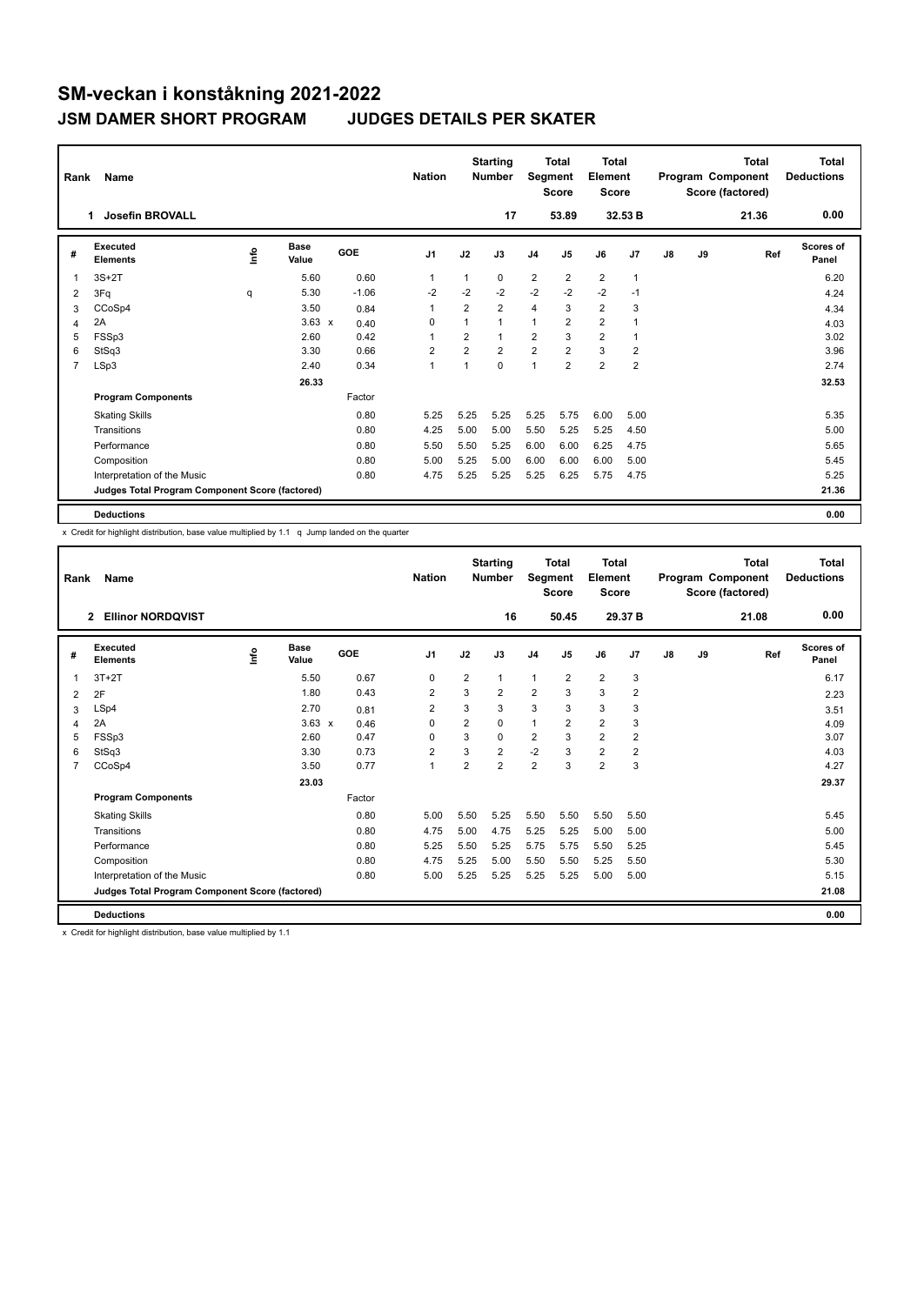| Rank           | Name                                            |      |                      |            | <b>Nation</b>  |                | <b>Starting</b><br><b>Number</b> | Segment        | <b>Total</b><br><b>Score</b> | Total<br>Element<br><b>Score</b> |                |    |    | <b>Total</b><br>Program Component<br>Score (factored) | <b>Total</b><br><b>Deductions</b> |
|----------------|-------------------------------------------------|------|----------------------|------------|----------------|----------------|----------------------------------|----------------|------------------------------|----------------------------------|----------------|----|----|-------------------------------------------------------|-----------------------------------|
|                | <b>Miranda LUNDGREN</b><br>3                    |      |                      |            |                |                | 18                               |                | 49.38                        |                                  | 28.66 B        |    |    | 20.72                                                 | 0.00                              |
| #              | Executed<br><b>Elements</b>                     | ١nfo | <b>Base</b><br>Value | <b>GOE</b> | J <sub>1</sub> | J2             | J3                               | J <sub>4</sub> | J <sub>5</sub>               | J6                               | J <sub>7</sub> | J8 | J9 | Ref                                                   | <b>Scores of</b><br>Panel         |
| 1              | $3S+2T$                                         |      | 5.60                 | 0.77       | $\Omega$       | $\overline{2}$ | $\overline{2}$                   | $\overline{2}$ | $\mathbf{1}$                 | $\overline{2}$                   | $\overline{2}$ |    |    |                                                       | 6.37                              |
| 2              | 2A                                              |      | 3.30                 | 0.59       | $\overline{1}$ | $\overline{2}$ | $\overline{2}$                   | 1              | $\overline{2}$               | $\overline{2}$                   | $\overline{2}$ |    |    |                                                       | 3.89                              |
| 3              | FSSp4                                           |      | 3.00                 | 0.30       | 1              | 1              | $\Omega$                         | $\overline{2}$ |                              | 1                                | 1              |    |    |                                                       | 3.30                              |
| 4              | CCoSp4                                          |      | 3.50                 | 0.49       | $\Omega$       | $\mathbf 1$    | 1                                | 3              | $\overline{1}$               | $\overline{2}$                   | $\overline{2}$ |    |    |                                                       | 3.99                              |
| 5              | 2F                                              |      | 1.98 x               | 0.43       | $\overline{2}$ | $\overline{2}$ | 3                                | $\overline{2}$ | 3                            | 3                                | $\overline{2}$ |    |    |                                                       | 2.41                              |
| 6              | StSq3                                           |      | 3.30                 | 0.73       | $\overline{2}$ | 3              | $\overline{2}$                   | 3              | $\overline{2}$               | $\overline{2}$                   | $\overline{2}$ |    |    |                                                       | 4.03                              |
| $\overline{7}$ | CSp3                                            |      | 2.30                 | 0.37       | $\overline{2}$ | 1              | $\mathbf 0$                      | $\overline{2}$ | $\overline{2}$               | $\overline{2}$                   | $\mathbf{1}$   |    |    |                                                       | 2.67                              |
|                |                                                 |      | 22.98                |            |                |                |                                  |                |                              |                                  |                |    |    |                                                       | 28.66                             |
|                | <b>Program Components</b>                       |      |                      | Factor     |                |                |                                  |                |                              |                                  |                |    |    |                                                       |                                   |
|                | <b>Skating Skills</b>                           |      |                      | 0.80       | 5.00           | 5.25           | 5.50                             | 5.50           | 5.25                         | 5.50                             | 5.00           |    |    |                                                       | 5.30                              |
|                | Transitions                                     |      |                      | 0.80       | 4.75           | 5.00           | 5.00                             | 5.25           | 4.75                         | 5.00                             | 4.75           |    |    |                                                       | 4.90                              |
|                | Performance                                     |      |                      | 0.80       | 5.00           | 5.25           | 5.50                             | 5.75           | 5.25                         | 5.75                             | 5.00           |    |    |                                                       | 5.35                              |
|                | Composition                                     |      |                      | 0.80       | 4.75           | 5.25           | 5.00                             | 6.00           | 5.00                         | 5.50                             | 5.25           |    |    |                                                       | 5.20                              |
|                | Interpretation of the Music                     |      |                      | 0.80       | 5.25           | 5.00           | 5.00                             | 6.00           | 5.25                         | 5.25                             | 4.75           |    |    |                                                       | 5.15                              |
|                | Judges Total Program Component Score (factored) |      |                      |            |                |                |                                  |                |                              |                                  |                |    |    |                                                       | 20.72                             |
|                | <b>Deductions</b>                               |      |                      |            |                |                |                                  |                |                              |                                  |                |    |    |                                                       | 0.00                              |

x Credit for highlight distribution, base value multiplied by 1.1

| Rank | Name                                            |      | <b>Nation</b> |         | <b>Starting</b><br><b>Number</b> | Segment  | <b>Total</b><br><b>Score</b> | <b>Total</b><br>Element<br><b>Score</b> |                |                |                | <b>Total</b><br>Program Component<br>Score (factored) | <b>Total</b><br><b>Deductions</b> |       |                    |
|------|-------------------------------------------------|------|---------------|---------|----------------------------------|----------|------------------------------|-----------------------------------------|----------------|----------------|----------------|-------------------------------------------------------|-----------------------------------|-------|--------------------|
|      | 4 Lovisa AAV                                    |      |               |         |                                  |          | 13                           |                                         | 45.65          |                | 26.97 B        |                                                       |                                   | 18.68 | 0.00               |
| #    | Executed<br><b>Elements</b>                     | ١nf٥ | Base<br>Value | GOE     | J <sub>1</sub>                   | J2       | J3                           | J <sub>4</sub>                          | J5             | J6             | J7             | $\mathsf{J}8$                                         | J9                                | Ref   | Scores of<br>Panel |
| 1    | CSp4                                            |      | 2.60          | 0.42    | $\mathbf{1}$                     | 1        | $\overline{2}$               | $\overline{2}$                          | $\overline{2}$ | $\mathbf{1}$   | $\overline{2}$ |                                                       |                                   |       | 3.02               |
| 2    | $3S+2T$                                         |      | 5.60          | 0.60    | $\mathbf{1}$                     |          | 1                            | $\overline{1}$                          | $\overline{2}$ | $\overline{2}$ | $\overline{2}$ |                                                       |                                   |       | 6.20               |
| 3    | 2A                                              |      | 3.30          | $-0.26$ | 0                                | $\Omega$ | $-1$                         | $-1$                                    | $-1$           | $-1$           | $-1$           |                                                       |                                   |       | 3.04               |
| 4    | FSSp4                                           |      | 3.00          | 0.00    | 0                                | $\Omega$ | $\Omega$                     | $\mathbf 0$                             | $\Omega$       | $\mathbf 0$    | $-1$           |                                                       |                                   |       | 3.00               |
| 5    | 2F                                              |      | 1.98 x        | 0.25    | $\mathbf{1}$                     |          | 1                            | $\overline{2}$                          | 1              | $\overline{2}$ | $\overline{2}$ |                                                       |                                   |       | 2.23               |
| 6    | StSq3                                           |      | 3.30          | 0.40    | $\Omega$                         |          | 1                            | $\overline{2}$                          | $\overline{2}$ | $\Omega$       | $\overline{2}$ |                                                       |                                   |       | 3.70               |
| 7    | CCoSp4                                          |      | 3.50          | 0.28    | $\mathbf{1}$                     | 0        | 0                            | $\overline{1}$                          | $\overline{2}$ | $\mathbf 0$    | $\overline{2}$ |                                                       |                                   |       | 3.78               |
|      |                                                 |      | 23.28         |         |                                  |          |                              |                                         |                |                |                |                                                       |                                   |       | 26.97              |
|      | <b>Program Components</b>                       |      |               | Factor  |                                  |          |                              |                                         |                |                |                |                                                       |                                   |       |                    |
|      | <b>Skating Skills</b>                           |      |               | 0.80    | 4.25                             | 4.50     | 5.00                         | 4.50                                    | 5.25           | 4.75           | 5.00           |                                                       |                                   |       | 4.75               |
|      | Transitions                                     |      |               | 0.80    | 4.00                             | 4.00     | 4.75                         | 4.75                                    | 5.00           | 4.00           | 4.50           |                                                       |                                   |       | 4.40               |
|      | Performance                                     |      |               | 0.80    | 4.50                             | 4.50     | 5.00                         | 5.25                                    | 5.50           | 4.50           | 4.75           |                                                       |                                   |       | 4.80               |
|      | Composition                                     |      |               | 0.80    | 4.25                             | 4.50     | 5.00                         | 5.00                                    | 5.50           | 4.50           | 5.00           |                                                       |                                   |       | 4.80               |
|      | Interpretation of the Music                     |      |               | 0.80    | 4.00                             | 4.25     | 5.00                         | 4.50                                    | 5.25           | 4.50           | 4.75           |                                                       |                                   |       | 4.60               |
|      | Judges Total Program Component Score (factored) |      |               |         |                                  |          |                              |                                         |                |                |                |                                                       |                                   |       | 18.68              |
|      | <b>Deductions</b>                               |      |               |         |                                  |          |                              |                                         |                |                |                |                                                       |                                   |       | 0.00               |

x Credit for highlight distribution, base value multiplied by 1.1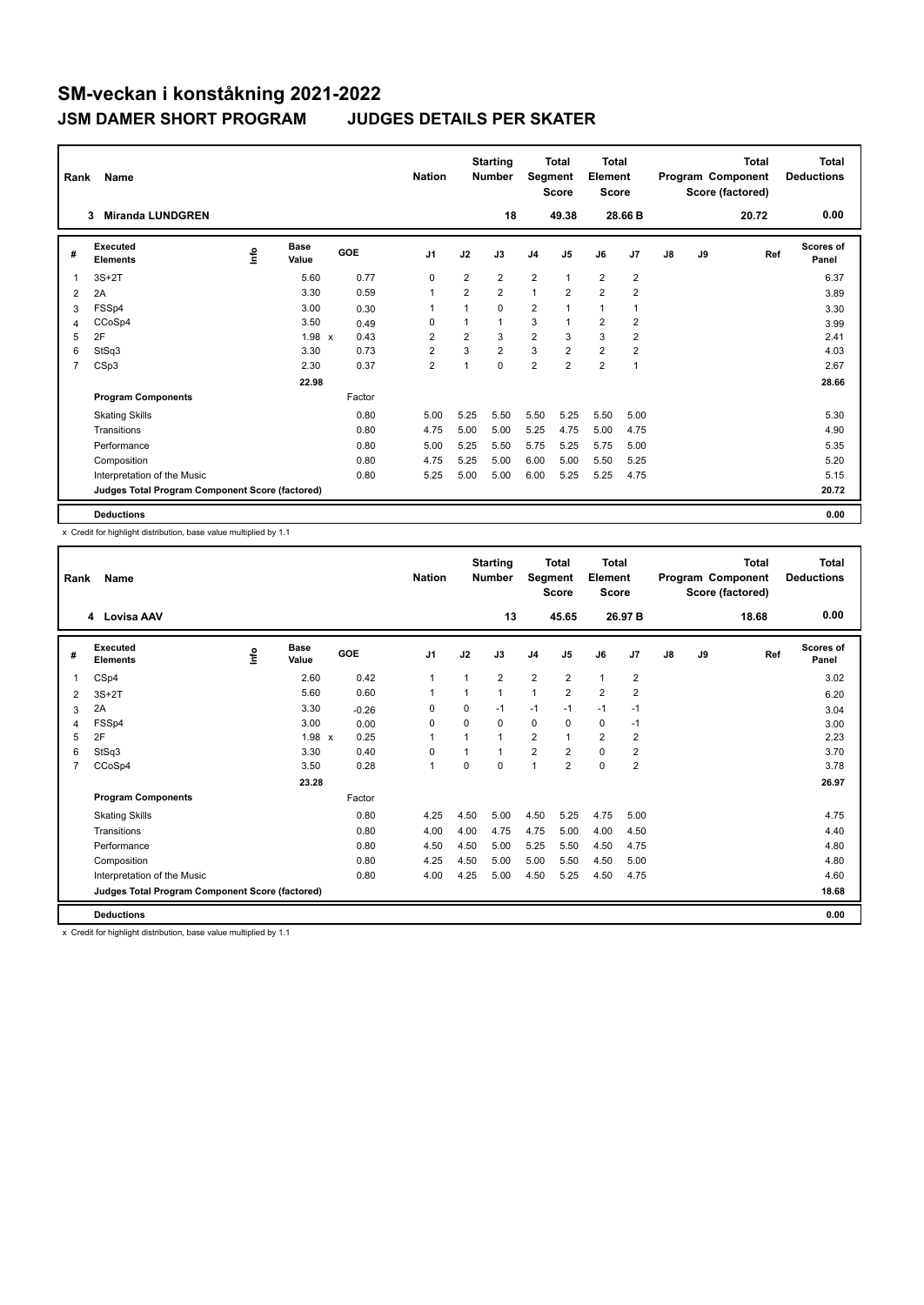| Rank           | Name                                            | <b>Nation</b> |                      | <b>Starting</b><br><b>Number</b> | Segment        | <b>Total</b><br><b>Score</b> | <b>Total</b><br>Element<br><b>Score</b> |                |                |                | <b>Total</b><br>Program Component<br>Score (factored) | <b>Total</b><br><b>Deductions</b> |    |       |                    |
|----------------|-------------------------------------------------|---------------|----------------------|----------------------------------|----------------|------------------------------|-----------------------------------------|----------------|----------------|----------------|-------------------------------------------------------|-----------------------------------|----|-------|--------------------|
|                | <b>Natalia JANSSON</b><br>5                     |               |                      |                                  |                |                              | 14                                      |                | 45.09          |                | 27.25 B                                               |                                   |    | 17.84 | 0.00               |
| #              | Executed<br><b>Elements</b>                     | Info          | <b>Base</b><br>Value | GOE                              | J <sub>1</sub> | J2                           | J3                                      | J <sub>4</sub> | J5             | J6             | J7                                                    | J8                                | J9 | Ref   | Scores of<br>Panel |
| 1              | $3T+2T$                                         |               | 5.50                 | 0.00                             | 0              | $\Omega$                     | $\mathbf 0$                             | $\mathbf 0$    | $-2$           | $\mathbf 0$    | $\mathbf{1}$                                          |                                   |    |       | 5.50               |
| 2              | 2A                                              |               | 3.30                 | 0.07                             | $\Omega$       | $\mathbf 1$                  | $\Omega$                                | 0              | $-1$           | $\mathbf 0$    | 1                                                     |                                   |    |       | 3.37               |
| 3              | FSSp4                                           |               | 3.00                 | 0.42                             | 1              | $\mathbf 1$                  | $\overline{2}$                          | $\overline{2}$ | $\mathbf{1}$   | $\mathbf{1}$   | $\overline{2}$                                        |                                   |    |       | 3.42               |
| 4              | 2F                                              |               | 1.80                 | 0.18                             | 1              | $\mathbf 0$                  | $\mathbf{1}$                            | $\mathbf{1}$   | $\mathbf{1}$   | $\overline{2}$ | $\mathbf{1}$                                          |                                   |    |       | 1.98               |
| 5              | CCoSp4                                          |               | 3.50                 | 0.63                             | 2              | 1                            | 1                                       | 3              | $\overline{2}$ | $\overline{2}$ | $\overline{2}$                                        |                                   |    |       | 4.13               |
| 6              | StSq3                                           |               | 3.30                 | 0.20                             | $\Omega$       | $\mathbf 1$                  | $\Omega$                                | 1              | $-1$           | $\mathbf{1}$   | $\mathbf{1}$                                          |                                   |    |       | 3.50               |
| $\overline{7}$ | LSp4                                            |               | 2.70                 | 0.65                             | $\overline{2}$ | $\overline{2}$               | $\mathbf{1}$                            | $\overline{2}$ | 3              | 3              | 3                                                     |                                   |    |       | 3.35               |
|                |                                                 |               | 23.10                |                                  |                |                              |                                         |                |                |                |                                                       |                                   |    |       | 27.25              |
|                | <b>Program Components</b>                       |               |                      | Factor                           |                |                              |                                         |                |                |                |                                                       |                                   |    |       |                    |
|                | <b>Skating Skills</b>                           |               |                      | 0.80                             | 4.00           | 4.50                         | 5.00                                    | 4.50           | 4.50           | 4.50           | 4.75                                                  |                                   |    |       | 4.55               |
|                | Transitions                                     |               |                      | 0.80                             | 4.00           | 4.25                         | 4.75                                    | 4.25           | 4.00           | 4.50           | 4.50                                                  |                                   |    |       | 4.30               |
|                | Performance                                     |               |                      | 0.80                             | 4.50           | 4.25                         | 4.75                                    | 5.00           | 4.25           | 4.75           | 4.75                                                  |                                   |    |       | 4.60               |
|                | Composition                                     |               |                      | 0.80                             | 4.25           | 4.50                         | 4.75                                    | 4.50           | 4.00           | 4.75           | 4.75                                                  |                                   |    |       | 4.55               |
|                | Interpretation of the Music                     |               |                      | 0.80                             | 4.25           | 4.00                         | 4.50                                    | 4.25           | 4.00           | 4.50           | 4.50                                                  |                                   |    |       | 4.30               |
|                | Judges Total Program Component Score (factored) |               |                      |                                  |                |                              |                                         |                |                |                |                                                       |                                   |    |       | 17.84              |
|                | <b>Deductions</b>                               |               |                      |                                  |                |                              |                                         |                |                |                |                                                       |                                   |    |       | 0.00               |
|                |                                                 |               |                      |                                  |                |                              |                                         |                |                |                |                                                       |                                   |    |       |                    |
|                |                                                 |               |                      |                                  |                |                              | Starting                                |                | Total          | Total          |                                                       |                                   |    | Total | Total              |

| Rank           | Name                                            |    |                      |         | <b>Nation</b>  |                | <b>Starting</b><br><b>Number</b> |                | Total<br>Segment<br>Score | <b>Total</b><br>Element<br><b>Score</b> |                |               |    | <b>Total</b><br>Program Component<br>Score (factored) | <b>Total</b><br><b>Deductions</b> |
|----------------|-------------------------------------------------|----|----------------------|---------|----------------|----------------|----------------------------------|----------------|---------------------------|-----------------------------------------|----------------|---------------|----|-------------------------------------------------------|-----------------------------------|
|                | 6 Lise TRULSSON                                 |    |                      |         |                |                | 15                               |                | 44.78                     |                                         | 25.42 B        |               |    | 19.36                                                 | 0.00                              |
| #              | Executed<br><b>Elements</b>                     | ۴ů | <b>Base</b><br>Value | GOE     | J <sub>1</sub> | J2             | J3                               | J <sub>4</sub> | J <sub>5</sub>            | J6                                      | J7             | $\mathsf{J}8$ | J9 | Ref                                                   | <b>Scores of</b><br>Panel         |
| 1              | 2A                                              |    | 3.30                 | 0.79    | $\overline{2}$ | $\overline{2}$ | 3                                | $\overline{2}$ | 3                         | 3                                       | $\overline{2}$ |               |    |                                                       | 4.09                              |
| 2              | $3T+2Tq$                                        | q  | 5.50                 | $-2.10$ | $-4$           | $-5$           | $-5$                             | $-5$           | $-5$                      | $-5$                                    | $-5$           |               |    |                                                       | 3.40                              |
| 3              | FSSp4                                           |    | 3.00                 | $-0.48$ | $-2$           | $-2$           | $-2$                             | $-2$           | $-1$                      | $-1$                                    | $-1$           |               |    |                                                       | 2.52                              |
| 4              | 2F                                              |    | 1.80                 | 0.47    | 3              | $\overline{2}$ | 3                                | $\overline{2}$ | 3                         | 3                                       | $\overline{2}$ |               |    |                                                       | 2.27                              |
| 5              | CCoSp4                                          |    | 3.50                 | 0.70    | $\overline{2}$ | $\overline{2}$ | $\overline{2}$                   | $\overline{2}$ | 3                         | $\overline{2}$                          | 2              |               |    |                                                       | 4.20                              |
| 6              | StSq3                                           |    | 3.30                 | 0.66    | $\overline{2}$ | $\overline{2}$ | 3                                | $\overline{2}$ | $\overline{2}$            | $\overline{2}$                          | $\overline{2}$ |               |    |                                                       | 3.96                              |
| $\overline{7}$ | LSp3                                            |    | 2.40                 | 0.58    | $\overline{1}$ | $\overline{2}$ | 3                                | 3              | 3                         | 3                                       | 1              |               |    |                                                       | 2.98                              |
|                |                                                 |    | 22.80                |         |                |                |                                  |                |                           |                                         |                |               |    |                                                       | 25.42                             |
|                | <b>Program Components</b>                       |    |                      | Factor  |                |                |                                  |                |                           |                                         |                |               |    |                                                       |                                   |
|                | <b>Skating Skills</b>                           |    |                      | 0.80    | 5.00           | 5.00           | 5.50                             | 5.00           | 5.25                      | 5.25                                    | 5.00           |               |    |                                                       | 5.10                              |
|                | Transitions                                     |    |                      | 0.80    | 4.50           | 4.50           | 5.00                             | 4.50           | 5.00                      | 4.75                                    | 4.00           |               |    |                                                       | 4.65                              |
|                | Performance                                     |    |                      | 0.80    | 4.75           | 4.75           | 5.00                             | 4.75           | 4.75                      | 5.00                                    | 4.25           |               |    |                                                       | 4.80                              |
|                | Composition                                     |    |                      | 0.80    | 5.00           | 4.75           | 5.00                             | 5.00           | 5.00                      | 5.25                                    | 4.50           |               |    |                                                       | 4.95                              |
|                | Interpretation of the Music                     |    |                      | 0.80    | 4.75           | 4.50           | 5.00                             | 4.50           | 5.25                      | 4.75                                    | 4.00           |               |    |                                                       | 4.70                              |
|                | Judges Total Program Component Score (factored) |    |                      |         |                |                |                                  |                |                           |                                         |                |               |    |                                                       | 19.36                             |
|                | <b>Deductions</b>                               |    |                      |         |                |                |                                  |                |                           |                                         |                |               |    |                                                       | 0.00                              |

q Jump landed on the quarter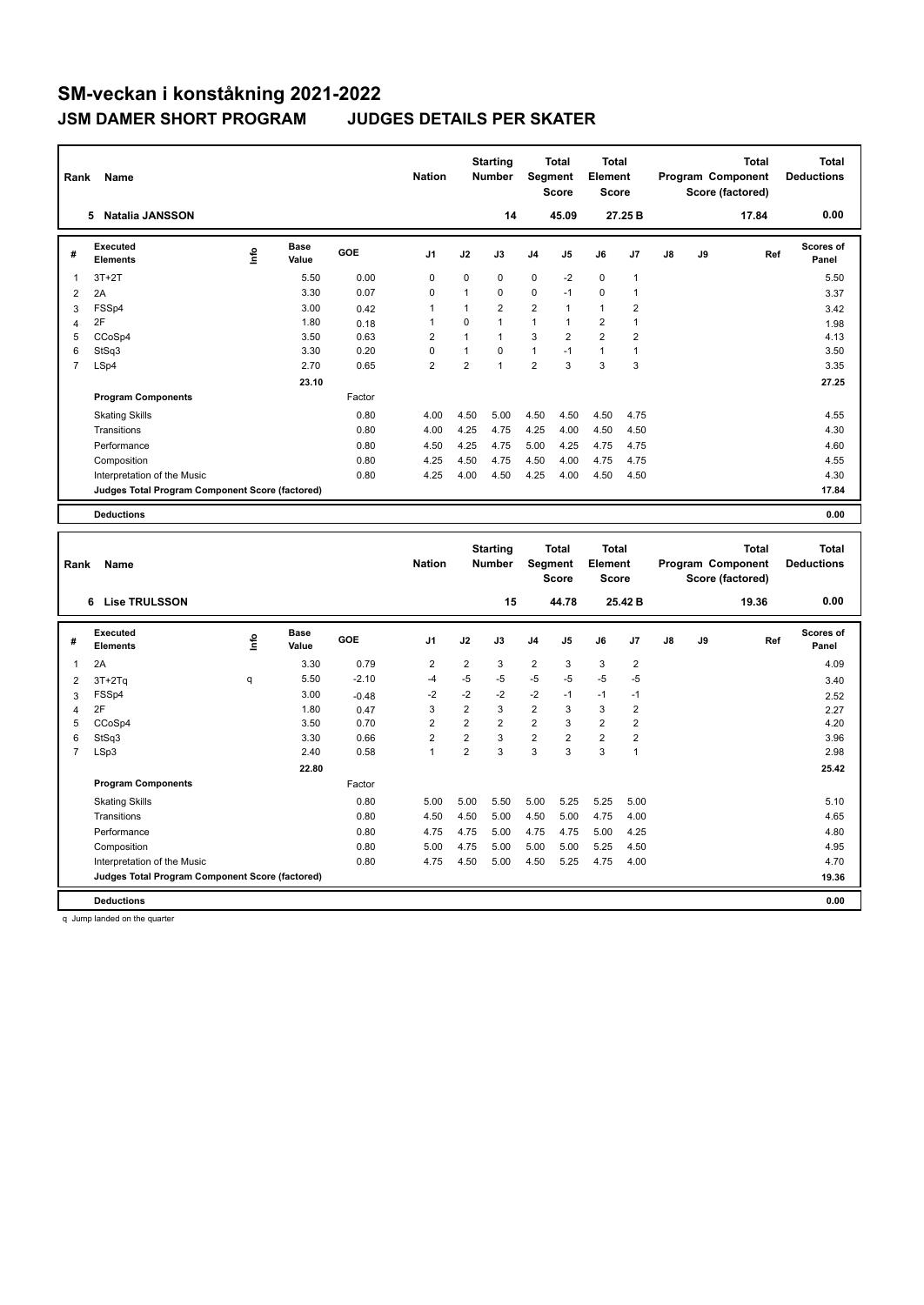| Rank           | Name                                            | <b>Nation</b> |                      | <b>Starting</b><br><b>Number</b> |                | <b>Total</b><br>Segment<br><b>Score</b> | Total<br>Element<br><b>Score</b> |                         |                |                | <b>Total</b><br>Program Component<br>Score (factored) | <b>Total</b><br><b>Deductions</b> |    |       |                    |
|----------------|-------------------------------------------------|---------------|----------------------|----------------------------------|----------------|-----------------------------------------|----------------------------------|-------------------------|----------------|----------------|-------------------------------------------------------|-----------------------------------|----|-------|--------------------|
|                | 7 Thyra SPITZENBERGER                           |               |                      |                                  |                |                                         | 10                               |                         | 43.85          |                | 25.49 B                                               |                                   |    | 18.36 | 0.00               |
| #              | Executed<br><b>Elements</b>                     | Info          | <b>Base</b><br>Value | GOE                              | J <sub>1</sub> | J2                                      | J3                               | J <sub>4</sub>          | J <sub>5</sub> | J6             | J <sub>7</sub>                                        | J8                                | J9 | Ref   | Scores of<br>Panel |
| $\overline{1}$ | 2A                                              |               | 3.30                 | 0.07                             | 0              | 1                                       | 0                                | $\mathbf 0$             | $-1$           | $\mathbf 0$    | $\mathbf{1}$                                          |                                   |    |       | 3.37               |
| $\overline{2}$ | $3T+2T$                                         |               | 5.50                 | 0.17                             | 0              | 0                                       | $\mathbf 0$                      | $\mathbf{1}$            | $\mathbf 0$    | $\overline{2}$ | 1                                                     |                                   |    |       | 5.67               |
| 3              | FSSp3                                           |               | 2.60                 | $-0.10$                          | $\mathbf{1}$   | $-2$                                    | $-1$                             | $-1$                    | $-1$           | $\mathbf{1}$   | 0                                                     |                                   |    |       | 2.50               |
| 4              | 2F                                              |               | 1.80                 | 0.22                             | $\overline{1}$ | $\overline{2}$                          | $\mathbf{1}$                     | $\mathbf{1}$            | $\mathbf{1}$   | 3              | 1                                                     |                                   |    |       | 2.02               |
| 5              | CCoSp4                                          |               | 3.50                 | 0.28                             | 0              | $\mathbf{1}$                            | $\Omega$                         | $\overline{2}$          | $\mathbf 0$    | $\mathbf{1}$   | $\overline{2}$                                        |                                   |    |       | 3.78               |
| 6              | StSq2                                           |               | 2.60                 | 0.31                             | 1              | $\mathbf{1}$                            | $\mathbf{1}$                     | $\overline{\mathbf{c}}$ | $\mathbf{1}$   | $\overline{2}$ | $\mathbf{1}$                                          |                                   |    |       | 2.91               |
| $\overline{7}$ | LSp4                                            |               | 2.70                 | 0.54                             | $\overline{2}$ | $\overline{2}$                          | $\overline{2}$                   | $\overline{2}$          | $\overline{2}$ | $\overline{2}$ | $\mathbf{1}$                                          |                                   |    |       | 3.24               |
|                |                                                 |               | 22.00                |                                  |                |                                         |                                  |                         |                |                |                                                       |                                   |    |       | 25.49              |
|                | <b>Program Components</b>                       |               |                      | Factor                           |                |                                         |                                  |                         |                |                |                                                       |                                   |    |       |                    |
|                | <b>Skating Skills</b>                           |               |                      | 0.80                             | 4.00           | 4.50                                    | 5.00                             | 4.50                    | 4.25           | 5.00           | 4.75                                                  |                                   |    |       | 4.60               |
|                | Transitions                                     |               |                      | 0.80                             | 4.00           | 4.25                                    | 4.75                             | 4.50                    | 4.00           | 4.50           | 4.50                                                  |                                   |    |       | 4.35               |
|                | Performance                                     |               |                      | 0.80                             | 4.50           | 4.50                                    | 5.00                             | 5.25                    | 4.25           | 5.25           | 4.75                                                  |                                   |    |       | 4.80               |
|                | Composition                                     |               |                      | 0.80                             | 4.25           | 4.50                                    | 5.25                             | 5.00                    | 4.00           | 4.75           | 4.75                                                  |                                   |    |       | 4.65               |
|                | Interpretation of the Music                     |               |                      | 0.80                             | 4.25           | 4.50                                    | 5.00                             | 5.00                    | 4.00           | 4.50           | 4.50                                                  |                                   |    |       | 4.55               |
|                | Judges Total Program Component Score (factored) |               |                      |                                  |                |                                         |                                  |                         |                |                |                                                       |                                   |    |       | 18.36              |
|                | <b>Deductions</b>                               |               |                      |                                  |                |                                         |                                  |                         |                |                |                                                       |                                   |    |       | 0.00               |
|                |                                                 |               |                      |                                  |                |                                         |                                  |                         |                |                |                                                       |                                   |    |       |                    |

| Rank           | Name                                            |      |                      |            | <b>Nation</b>  |          | <b>Starting</b><br><b>Number</b> |                | <b>Total</b><br>Segment<br><b>Score</b> | <b>Total</b><br>Element<br><b>Score</b> |                |    |    | <b>Total</b><br>Program Component<br>Score (factored) | <b>Total</b><br><b>Deductions</b> |
|----------------|-------------------------------------------------|------|----------------------|------------|----------------|----------|----------------------------------|----------------|-----------------------------------------|-----------------------------------------|----------------|----|----|-------------------------------------------------------|-----------------------------------|
|                | <b>Elisabeth GLANTZ</b><br>8                    |      |                      |            |                |          | 9                                |                | 42.44                                   |                                         | 24.76 B        |    |    | 17.68                                                 | 0.00                              |
| #              | <b>Executed</b><br><b>Elements</b>              | lnfo | <b>Base</b><br>Value | <b>GOE</b> | J <sub>1</sub> | J2       | J3                               | J <sub>4</sub> | J <sub>5</sub>                          | J6                                      | J7             | J8 | J9 | Ref                                                   | <b>Scores of</b><br>Panel         |
| 1              | 2A                                              |      | 3.30                 | 0.59       | $\overline{2}$ | 1        | 3                                | 1              | 3                                       | $\overline{2}$                          | 1              |    |    |                                                       | 3.89                              |
| 2              | $3T+2T$                                         |      | 5.50                 | $-1.18$    | $-2$           | $-2$     | -4                               | $-2$           | $-3$                                    | $-4$                                    | $-3$           |    |    |                                                       | 4.32                              |
| 3              | CCoSp4                                          |      | 3.50                 | 0.28       | 0              | 0        | 0                                | $\overline{2}$ | $\overline{2}$                          | $\mathbf{1}$                            |                |    |    |                                                       | 3.78                              |
| 4              | StSq2                                           |      | 2.60                 | 0.05       | 0              | $\Omega$ | $\Omega$                         | $-1$           | $\overline{2}$                          | $\mathbf 0$                             |                |    |    |                                                       | 2.65                              |
| 5              | 2F                                              |      | $1.98 \times$        | 0.18       |                | 1        | 1                                | 1              | 1                                       | $\Omega$                                |                |    |    |                                                       | 2.16                              |
| 6              | FSSp4                                           |      | 3.00                 | 0.00       | 0              | $-1$     | $-1$                             | $\mathbf 0$    | $\mathbf 1$                             | $\mathbf 0$                             |                |    |    |                                                       | 3.00                              |
| $\overline{7}$ | CSp4                                            |      | 2.60                 | 0.36       | 1              | 0        | 1                                | $\overline{2}$ | $\overline{2}$                          | $\overline{2}$                          | $\overline{1}$ |    |    |                                                       | 2.96                              |
|                |                                                 |      | 22.48                |            |                |          |                                  |                |                                         |                                         |                |    |    |                                                       | 24.76                             |
|                | <b>Program Components</b>                       |      |                      | Factor     |                |          |                                  |                |                                         |                                         |                |    |    |                                                       |                                   |
|                | <b>Skating Skills</b>                           |      |                      | 0.80       | 4.25           | 4.50     | 4.75                             | 4.75           | 4.50                                    | 4.75                                    | 4.50           |    |    |                                                       | 4.60                              |
|                | Transitions                                     |      |                      | 0.80       | 3.75           | 4.00     | 4.75                             | 4.50           | 4.25                                    | 4.00                                    | 4.00           |    |    |                                                       | 4.15                              |
|                | Performance                                     |      |                      | 0.80       | 4.25           | 4.25     | 4.75                             | 4.75           | 4.75                                    | 4.50                                    | 4.25           |    |    |                                                       | 4.50                              |
|                | Composition                                     |      |                      | 0.80       | 4.00           | 4.25     | 5.00                             | 4.75           | 4.50                                    | 4.25                                    | 4.50           |    |    |                                                       | 4.45                              |
|                | Interpretation of the Music                     |      |                      | 0.80       | 4.25           | 4.00     | 5.00                             | 4.50           | 4.75                                    | 4.25                                    | 4.25           |    |    |                                                       | 4.40                              |
|                | Judges Total Program Component Score (factored) |      |                      |            |                |          |                                  |                |                                         |                                         |                |    |    |                                                       | 17.68                             |
|                | <b>Deductions</b>                               |      |                      |            |                |          |                                  |                |                                         |                                         |                |    |    |                                                       | 0.00                              |

x Credit for highlight distribution, base value multiplied by 1.1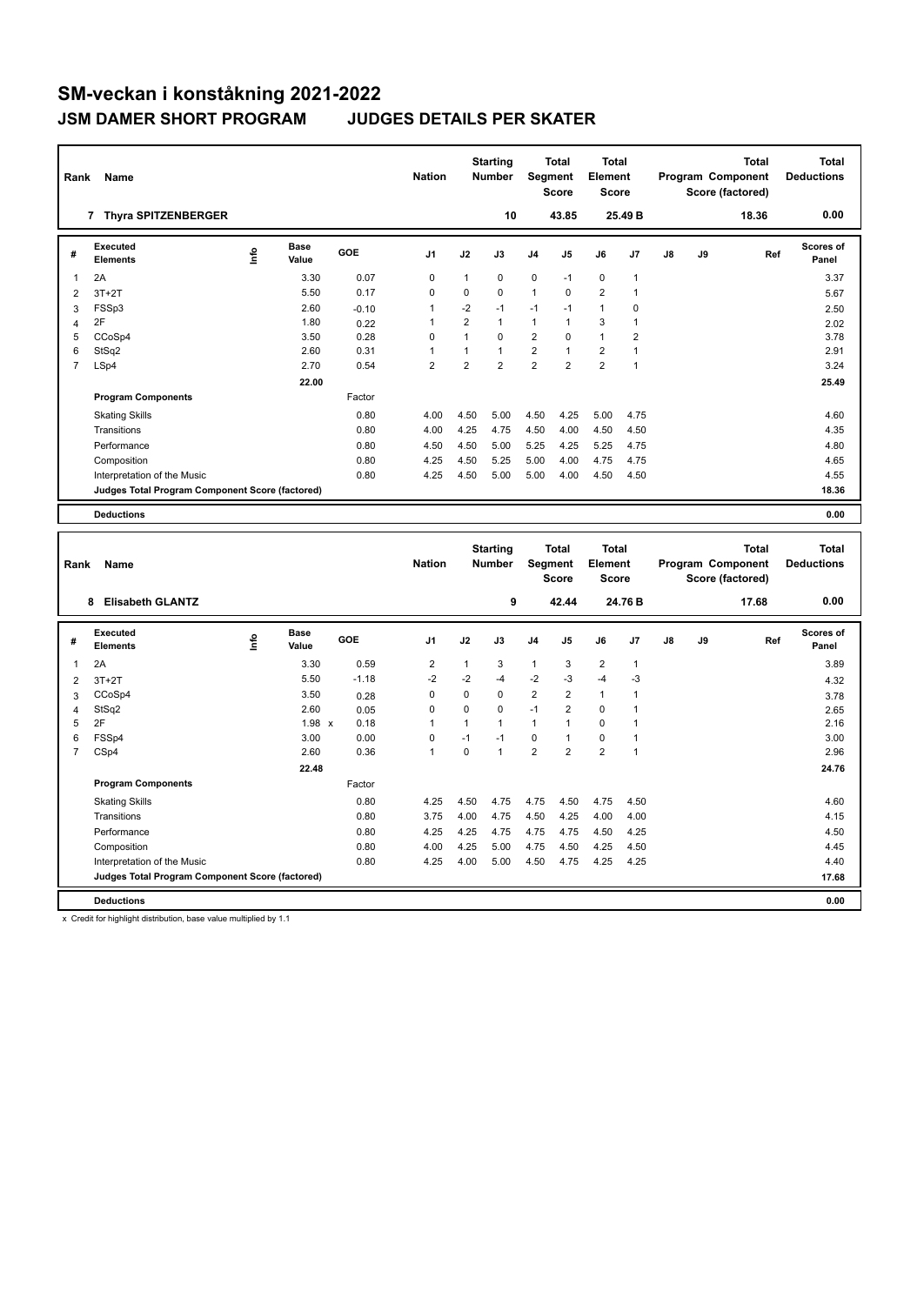| Rank | Name                                            |      |                      |            | <b>Nation</b>  |          | <b>Starting</b><br>Number | Segment        | <b>Total</b><br><b>Score</b> | <b>Total</b><br>Element<br><b>Score</b> |                |    |    | <b>Total</b><br>Program Component<br>Score (factored) | Total<br><b>Deductions</b> |
|------|-------------------------------------------------|------|----------------------|------------|----------------|----------|---------------------------|----------------|------------------------------|-----------------------------------------|----------------|----|----|-------------------------------------------------------|----------------------------|
|      | <b>Nicole NORIN</b><br>9                        |      |                      |            |                |          | 8                         |                | 39.96                        |                                         | 22.40          |    |    | 17.56                                                 | 0.00                       |
| #    | <b>Executed</b><br><b>Elements</b>              | ١nfo | <b>Base</b><br>Value | <b>GOE</b> | J <sub>1</sub> | J2       | J3                        | J <sub>4</sub> | J <sub>5</sub>               | J6                                      | J7             | J8 | J9 | Ref                                                   | Scores of<br>Panel         |
| 1    | 2A                                              |      | 3.30                 | 0.20       | 0              | $\Omega$ | $\mathbf{1}$              | 1              | 1                            | $\mathbf 0$                             | $\overline{1}$ |    |    |                                                       | 3.50                       |
| 2    | $2Lz+2Lo$                                       |      | 3.80                 | $-0.29$    | $-1$           | $-1$     | $-1$                      | $-1$           | $-2$                         | $-2$                                    | $-2$           |    |    |                                                       | 3.51                       |
| 3    | FSSp4                                           |      | 3.00                 | 0.18       | 0              | 0        | 0                         | 1              |                              | 1                                       |                |    |    |                                                       | 3.18                       |
| 4    | StSq3                                           |      | 3.30                 | 0.53       | -1             | $\Omega$ | $\overline{2}$            | $\overline{2}$ | $\overline{2}$               | $\overline{2}$                          | -1             |    |    |                                                       | 3.83                       |
| 5    | 2F                                              |      | 1.98 x               | 0.36       | 1              |          | 3                         | $\overline{2}$ | $\overline{2}$               | 3                                       | $\overline{2}$ |    |    |                                                       | 2.34                       |
| 6    | CSp2                                            |      | 1.80                 | 0.18       | 1              |          | $\overline{1}$            | $\overline{2}$ | $\mathbf 0$                  | $\mathbf{1}$                            | 1              |    |    |                                                       | 1.98                       |
| 7    | CCoSp4                                          |      | 3.50                 | 0.56       | 0              | 1        | 1                         | $\overline{2}$ | $\overline{2}$               | $\overline{2}$                          | $\overline{2}$ |    |    |                                                       | 4.06                       |
|      |                                                 |      | 20.68                |            |                |          |                           |                |                              |                                         |                |    |    |                                                       | 22.40                      |
|      | <b>Program Components</b>                       |      |                      | Factor     |                |          |                           |                |                              |                                         |                |    |    |                                                       |                            |
|      | <b>Skating Skills</b>                           |      |                      | 0.80       | 4.75           | 4.00     | 5.00                      | 4.50           | 4.25                         | 4.25                                    | 4.25           |    |    |                                                       | 4.40                       |
|      | Transitions                                     |      |                      | 0.80       | 4.25           | 4.00     | 4.75                      | 4.25           | 4.00                         | 4.25                                    | 4.00           |    |    |                                                       | 4.15                       |
|      | Performance                                     |      |                      | 0.80       | 4.50           | 4.25     | 5.00                      | 4.50           | 4.25                         | 4.75                                    | 4.25           |    |    |                                                       | 4.45                       |
|      | Composition                                     |      |                      | 0.80       | 4.75           | 4.25     | 5.00                      | 4.75           | 4.25                         | 4.50                                    | 4.50           |    |    |                                                       | 4.55                       |
|      | Interpretation of the Music                     |      |                      | 0.80       | 4.50           | 4.00     | 4.75                      | 4.50           | 4.25                         | 4.75                                    | 4.00           |    |    |                                                       | 4.40                       |
|      | Judges Total Program Component Score (factored) |      |                      |            |                |          |                           |                |                              |                                         |                |    |    |                                                       | 17.56                      |
|      | <b>Deductions</b>                               |      |                      |            |                |          |                           |                |                              |                                         |                |    |    |                                                       | 0.00                       |

x Credit for highlight distribution, base value multiplied by 1.1

| Rank           | Name                                            |      |               |         | <b>Nation</b>  |                | <b>Starting</b><br><b>Number</b> | Segment        | <b>Total</b><br><b>Score</b> | Total<br>Element<br><b>Score</b> |                |               |    | Total<br>Program Component<br>Score (factored) | <b>Total</b><br><b>Deductions</b> |
|----------------|-------------------------------------------------|------|---------------|---------|----------------|----------------|----------------------------------|----------------|------------------------------|----------------------------------|----------------|---------------|----|------------------------------------------------|-----------------------------------|
|                | Selma HELLSTRÖM<br>10                           |      |               |         |                |                | 11                               |                | 39.16                        |                                  | 22.20 B        |               |    | 17.96                                          | $-1.00$                           |
| #              | Executed<br><b>Elements</b>                     | ١nf٥ | Base<br>Value | GOE     | J1             | J2             | J3                               | J <sub>4</sub> | J5                           | J6                               | J7             | $\mathsf{J}8$ | J9 | Ref                                            | Scores of<br>Panel                |
| -1             | 3Lz+COMBO                                       |      | 5.90          | $-2.95$ | $-5$           | $-5$           | $-5$                             | $-5$           | $-5$                         | $-5$                             | $-5$           |               |    |                                                | 2.95                              |
| 2              | $2F$ $<<$                                       | <<   | 0.50          | $-0.25$ | $-5$           | $-5$           | $-5$                             | $-5$           | $-5$                         | $-5$                             | $-5$           |               |    |                                                | 0.25                              |
| 3              | FSSp4                                           |      | 3.00          | 0.00    | $\mathbf 0$    | $\Omega$       | 0                                | $\mathbf{1}$   | $\Omega$                     | 0                                | $-1$           |               |    |                                                | 3.00                              |
| 4              | 2A                                              |      | $3.63 \times$ | $-0.92$ | $-2$           | $-3$           | $-3$                             | $-2$           | $-3$                         | $-3$                             | $-3$           |               |    |                                                | 2.71                              |
| 5              | LSp4                                            |      | 2.70          | 0.70    | $\overline{2}$ | $\overline{2}$ | 3                                | 3              | $\overline{4}$               | 3                                | $\overline{2}$ |               |    |                                                | 3.40                              |
| 6              | StSq3                                           |      | 3.30          | 0.53    | 1              |                | $\overline{2}$                   | 3              |                              | 3                                | $\mathbf{1}$   |               |    |                                                | 3.83                              |
| $\overline{7}$ | CCoSp4                                          |      | 3.50          | 0.56    | $\overline{2}$ | ٠              | 1                                | $\overline{2}$ | $\overline{2}$               | $\overline{1}$                   | $\overline{2}$ |               |    |                                                | 4.06                              |
|                |                                                 |      | 22.53         |         |                |                |                                  |                |                              |                                  |                |               |    |                                                | 22.20                             |
|                | <b>Program Components</b>                       |      |               | Factor  |                |                |                                  |                |                              |                                  |                |               |    |                                                |                                   |
|                | <b>Skating Skills</b>                           |      |               | 0.80    | 4.50           | 4.25           | 4.75                             | 5.25           | 4.75                         | 5.50                             | 4.50           |               |    |                                                | 4.75                              |
|                | Transitions                                     |      |               | 0.80    | 4.25           | 4.00           | 4.50                             | 5.00           | 4.00                         | 4.75                             | 4.25           |               |    |                                                | 4.35                              |
|                | Performance                                     |      |               | 0.80    | 4.25           | 4.25           | 4.50                             | 4.50           | 4.25                         | 5.00                             | 4.25           |               |    |                                                | 4.35                              |
|                | Composition                                     |      |               | 0.80    | 4.50           | 4.50           | 4.75                             | 4.75           | 4.00                         | 5.25                             | 4.50           |               |    |                                                | 4.60                              |
|                | Interpretation of the Music                     |      |               | 0.80    | 4.00           | 4.25           | 4.75                             | 5.00           | 4.00                         | 5.00                             | 4.00           |               |    |                                                | 4.40                              |
|                | Judges Total Program Component Score (factored) |      |               |         |                |                |                                  |                |                              |                                  |                |               |    |                                                | 17.96                             |
|                | <b>Deductions</b>                               |      | Falls: -1.00  |         |                |                |                                  |                |                              |                                  |                |               |    |                                                | $-1.00$                           |

<< Downgraded jump x Credit for highlight distribution, base value multiplied by 1.1 ! Not clear edge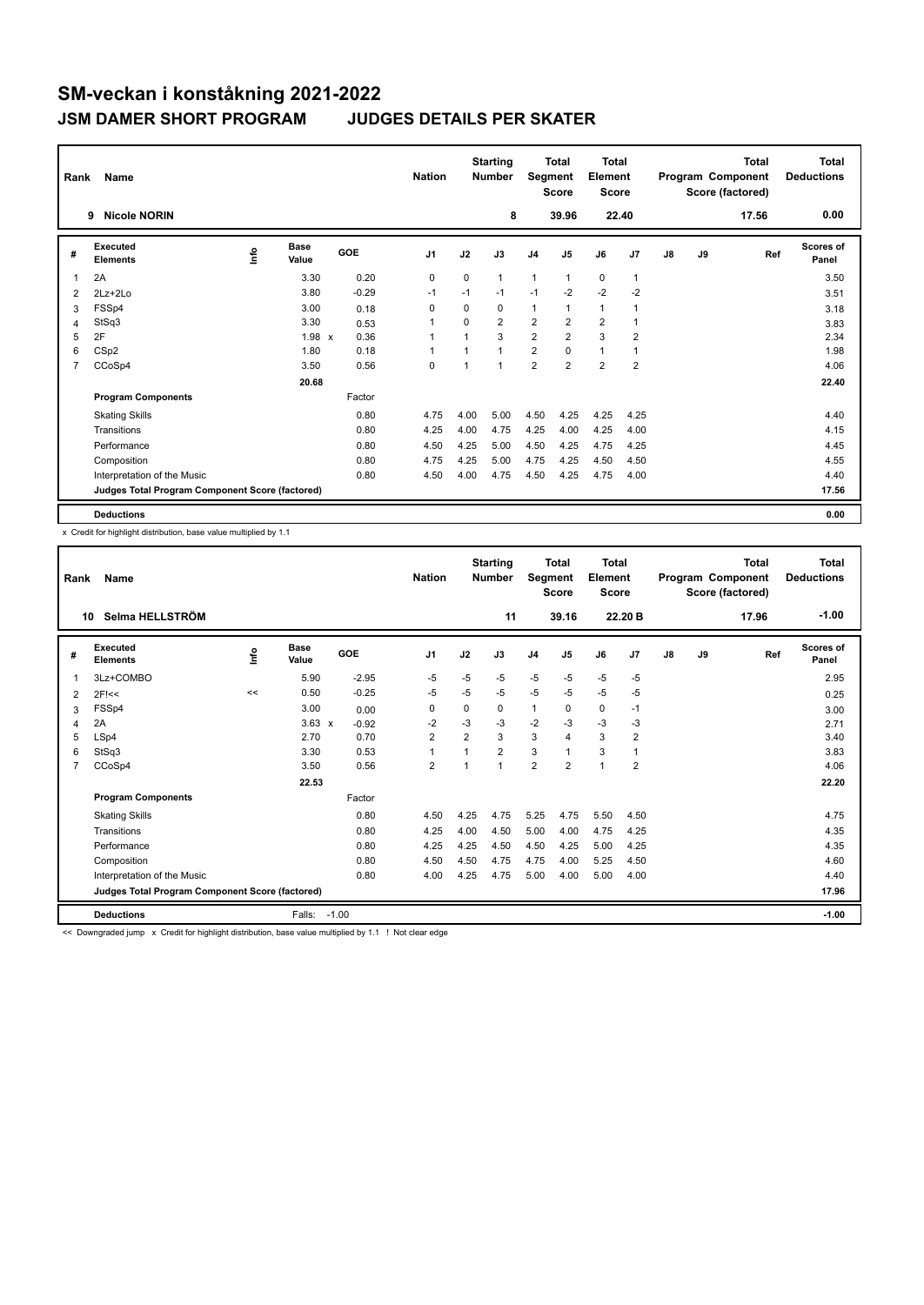| Rank | Name                                            |    | <b>Nation</b>        |         | <b>Starting</b><br><b>Number</b> |                | Total<br>Segment<br><b>Score</b> | <b>Total</b><br>Element<br><b>Score</b> |                         |                |                | <b>Total</b><br>Program Component<br>Score (factored) | <b>Total</b><br><b>Deductions</b> |       |                           |
|------|-------------------------------------------------|----|----------------------|---------|----------------------------------|----------------|----------------------------------|-----------------------------------------|-------------------------|----------------|----------------|-------------------------------------------------------|-----------------------------------|-------|---------------------------|
|      | <b>Leona LANNESKOG</b><br>11                    |    |                      |         |                                  |                | 5                                |                                         | 38.74                   |                | 21.38          |                                                       |                                   | 17.36 | 0.00                      |
| #    | <b>Executed</b><br><b>Elements</b>              | ۴ô | <b>Base</b><br>Value | GOE     | J <sub>1</sub>                   | J2             | J3                               | J <sub>4</sub>                          | J <sub>5</sub>          | J6             | J7             | $\mathsf{J}8$                                         | J9                                | Ref   | <b>Scores of</b><br>Panel |
|      | 2A                                              |    | 3.30                 | 0.53    | $\overline{2}$                   | 1              | $\overline{2}$                   | $\mathbf{1}$                            | $\overline{2}$          | $\overline{2}$ | $\overline{1}$ |                                                       |                                   |       | 3.83                      |
| 2    | $2Lz+2Lo$                                       |    | 3.80                 | 0.25    | 1                                | 1              | $\mathbf{1}$                     | 1                                       | $\overline{\mathbf{c}}$ | 1              | $\overline{2}$ |                                                       |                                   |       | 4.05                      |
| 3    | CCoSp4                                          |    | 3.50                 | 0.63    | $\Omega$                         | $\overline{2}$ | $\overline{2}$                   | $\overline{2}$                          | $\overline{2}$          | $\overline{2}$ | 1              |                                                       |                                   |       | 4.13                      |
| 4    | FSSp3                                           |    | 2.60                 | $-0.10$ | $-1$                             | 0              | $-2$                             | $\mathbf{1}$                            | 0                       | $\mathbf 0$    | $-1$           |                                                       |                                   |       | 2.50                      |
| 5    | 2F!                                             |    | $1.98 \times$        | $-0.07$ | $\Omega$                         | $-1$           | $-1$                             | $-1$                                    | $\Omega$                | $\mathbf{1}$   | $\Omega$       |                                                       |                                   |       | 1.91                      |
| 6    | LSp <sub>2</sub>                                |    | 1.90                 | 0.15    | 1                                | 1              | $\Omega$                         | $\overline{2}$                          | $\overline{1}$          | $\Omega$       | 1              |                                                       |                                   |       | 2.05                      |
| 7    | StSq2                                           |    | 2.60                 | 0.31    | 1                                | 1              | $\overline{2}$                   | 1                                       | $\mathbf 0$             | $\overline{2}$ | $\overline{1}$ |                                                       |                                   |       | 2.91                      |
|      |                                                 |    | 19.68                |         |                                  |                |                                  |                                         |                         |                |                |                                                       |                                   |       | 21.38                     |
|      | <b>Program Components</b>                       |    |                      | Factor  |                                  |                |                                  |                                         |                         |                |                |                                                       |                                   |       |                           |
|      | <b>Skating Skills</b>                           |    |                      | 0.80    | 4.50                             | 4.25           | 5.00                             | 4.50                                    | 4.00                    | 4.50           | 4.25           |                                                       |                                   |       | 4.40                      |
|      | Transitions                                     |    |                      | 0.80    | 4.00                             | 4.00           | 4.75                             | 4.25                                    | 3.25                    | 4.25           | 4.00           |                                                       |                                   |       | 4.10                      |
|      | Performance                                     |    |                      | 0.80    | 4.50                             | 4.25           | 5.00                             | 4.75                                    | 4.25                    | 4.50           | 4.25           |                                                       |                                   |       | 4.45                      |
|      | Composition                                     |    |                      | 0.80    | 4.25                             | 4.50           | 4.75                             | 4.25                                    | 3.75                    | 4.75           | 4.50           |                                                       |                                   |       | 4.45                      |
|      | Interpretation of the Music                     |    |                      | 0.80    | 4.00                             | 4.50           | 4.75                             | 4.50                                    | 4.00                    | 4.50           | 4.00           |                                                       |                                   |       | 4.30                      |
|      | Judges Total Program Component Score (factored) |    |                      |         |                                  |                |                                  |                                         |                         |                |                |                                                       |                                   |       | 17.36                     |
|      | <b>Deductions</b>                               |    |                      |         |                                  |                |                                  |                                         |                         |                |                |                                                       |                                   |       | 0.00                      |

x Credit for highlight distribution, base value multiplied by 1.1 ! Not clear edge

| Rank           | Name                                            |      |                      |         | <b>Nation</b>  |                | <b>Starting</b><br><b>Number</b> | Segment        | <b>Total</b><br><b>Score</b> | Total<br>Element<br><b>Score</b> |                |    |    | Total<br>Program Component<br>Score (factored) | <b>Total</b><br><b>Deductions</b> |
|----------------|-------------------------------------------------|------|----------------------|---------|----------------|----------------|----------------------------------|----------------|------------------------------|----------------------------------|----------------|----|----|------------------------------------------------|-----------------------------------|
|                | <b>Mia MALIN</b><br>12                          |      |                      |         |                |                | $\overline{7}$                   |                | 38.28                        | 21.16                            |                |    |    | 17.12                                          | 0.00                              |
| #              | Executed<br><b>Elements</b>                     | lnfo | <b>Base</b><br>Value | GOE     | J <sub>1</sub> | J2             | J3                               | J <sub>4</sub> | J <sub>5</sub>               | J6                               | J7             | J8 | J9 | Ref                                            | <b>Scores of</b><br>Panel         |
| 1              | 2A<<                                            | <<   | 1.10                 | $-0.55$ | $-5$           | $-5$           | $-5$                             | $-5$           | $-5$                         | $-5$                             | $-5$           |    |    |                                                | 0.55                              |
| 2              | LSp4                                            |      | 2.70                 | 0.86    | 3              | 3              | 3                                | 4              | 4                            | 3                                | 2              |    |    |                                                | 3.56                              |
| 3              | $2Lz + 2Lo$                                     |      | 3.80                 | 0.08    | $\mathbf 0$    |                | 0                                | $\mathbf{1}$   | 2                            | 0                                | $\mathbf 0$    |    |    |                                                | 3.88                              |
| 4              | FSSp4                                           |      | 3.00                 | 0.42    |                |                |                                  | $\overline{2}$ | $\overline{2}$               | $\overline{2}$                   | $\overline{1}$ |    |    |                                                | 3.42                              |
| 5              | 2F                                              |      | $1.98 \times$        | 0.22    | 1              |                | 1                                | 1              | $\overline{2}$               | $\overline{2}$                   | $\overline{1}$ |    |    |                                                | 2.20                              |
| 6              | StSq3                                           |      | 3.30                 | 0.26    | 1              | $\Omega$       | 0                                | $\mathbf{1}$   |                              | $\overline{2}$                   | $\overline{1}$ |    |    |                                                | 3.56                              |
| $\overline{7}$ | CCoSp4                                          |      | 3.50                 | 0.49    | 1              | $\overline{1}$ | 1                                | $\overline{2}$ | $\overline{2}$               | $\overline{2}$                   | $\mathbf{1}$   |    |    |                                                | 3.99                              |
|                |                                                 |      | 19.38                |         |                |                |                                  |                |                              |                                  |                |    |    |                                                | 21.16                             |
|                | <b>Program Components</b>                       |      |                      | Factor  |                |                |                                  |                |                              |                                  |                |    |    |                                                |                                   |
|                | <b>Skating Skills</b>                           |      |                      | 0.80    | 4.00           | 4.50           | 4.50                             | 4.25           | 4.25                         | 4.50                             | 4.00           |    |    |                                                | 4.30                              |
|                | Transitions                                     |      |                      | 0.80    | 4.00           | 4.00           | 4.25                             | 4.25           | 4.00                         | 4.25                             | 3.75           |    |    |                                                | 4.10                              |
|                | Performance                                     |      |                      | 0.80    | 4.25           | 4.25           | 4.50                             | 4.50           | 4.00                         | 4.50                             | 3.75           |    |    |                                                | 4.30                              |
|                | Composition                                     |      |                      | 0.80    | 4.50           | 4.00           | 4.50                             | 4.50           | 4.50                         | 4.50                             | 4.00           |    |    |                                                | 4.40                              |
|                | Interpretation of the Music                     |      |                      | 0.80    | 4.50           | 4.25           | 4.25                             | 4.50           | 4.25                         | 4.25                             | 3.50           |    |    |                                                | 4.30                              |
|                | Judges Total Program Component Score (factored) |      |                      |         |                |                |                                  |                |                              |                                  |                |    |    |                                                | 17.12                             |
|                | <b>Deductions</b>                               |      |                      |         |                |                |                                  |                |                              |                                  |                |    |    |                                                | 0.00                              |

<< Downgraded jump x Credit for highlight distribution, base value multiplied by 1.1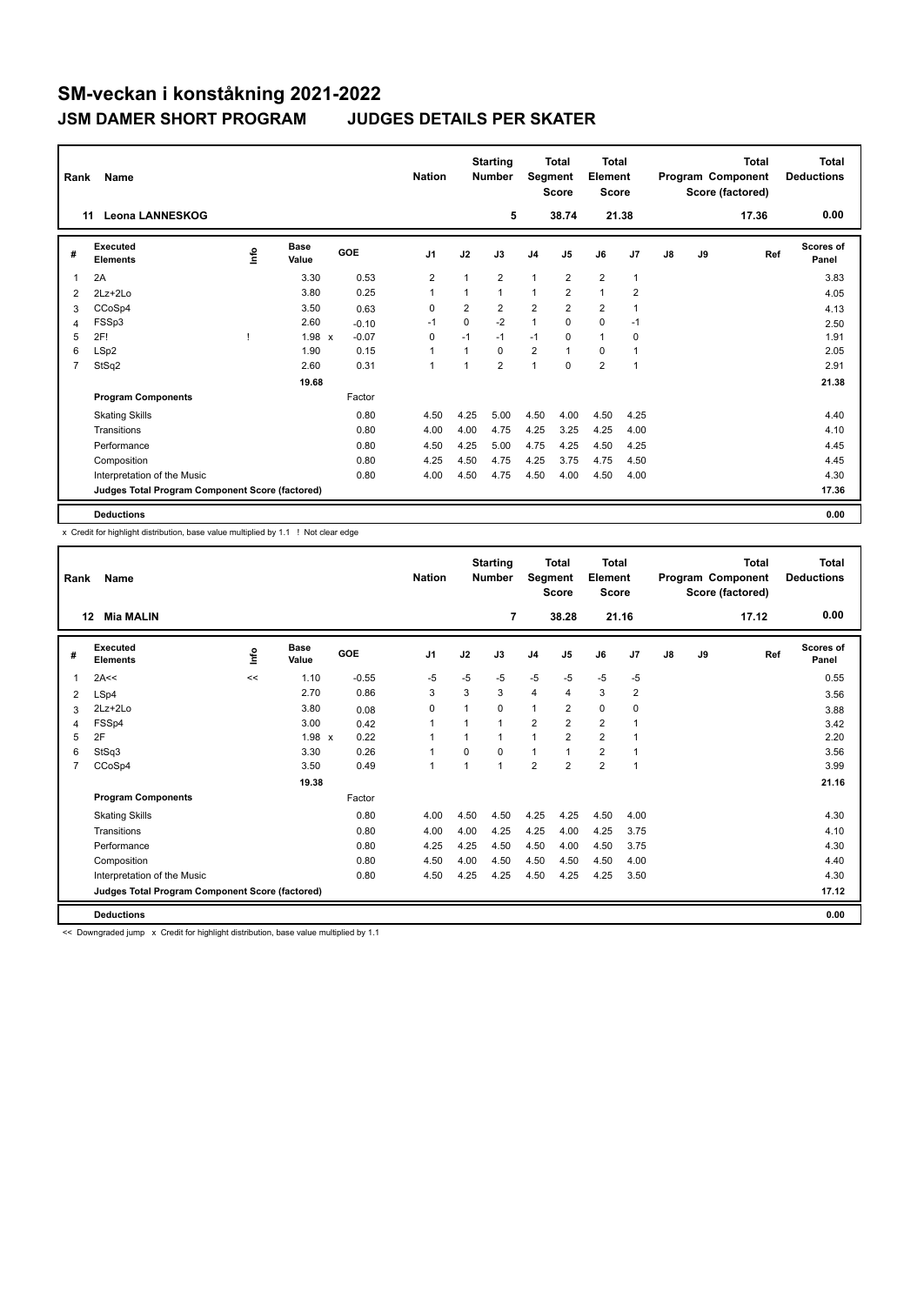| Rank | Name                                            |      |                      |         | <b>Nation</b>  |                | <b>Starting</b><br><b>Number</b> | Segment        | <b>Total</b><br><b>Score</b> | <b>Total</b><br>Element<br><b>Score</b> |                |    |    | <b>Total</b><br>Program Component<br>Score (factored) | Total<br><b>Deductions</b><br>$-1.00$ |
|------|-------------------------------------------------|------|----------------------|---------|----------------|----------------|----------------------------------|----------------|------------------------------|-----------------------------------------|----------------|----|----|-------------------------------------------------------|---------------------------------------|
|      | Elsa IDSTRÖM<br>13                              |      |                      |         |                |                | 6                                |                | 37.39                        |                                         | 21.39 B        |    |    | 17.00                                                 |                                       |
| #    | <b>Executed</b><br><b>Elements</b>              | ١nfo | <b>Base</b><br>Value | GOE     | J <sub>1</sub> | J2             | J3                               | J <sub>4</sub> | J5                           | J6                                      | J <sub>7</sub> | J8 | J9 | Ref                                                   | Scores of<br>Panel                    |
| 1    | 2A                                              |      | 3.30                 | 0.20    | 0              | 0              | 1                                | 1              | 0                            | $\mathbf{1}$                            | $\overline{1}$ |    |    |                                                       | 3.50                                  |
| 2    | 3Sq+COMBO                                       | q    | 4.30                 | $-2.15$ | $-5$           | $-5$           | $-5$                             | $-5$           | $-5$                         | $-5$                                    | $-5$           |    |    |                                                       | 2.15                                  |
| 3    | FSSp2                                           |      | 2.30                 | 0.05    | 0              | $-1$           | $-1$                             | 2              | 1                            | $\mathbf 0$                             | 1              |    |    |                                                       | 2.35                                  |
| 4    | StSq3                                           |      | 3.30                 | 0.46    | 1              | $\Omega$       | $\overline{2}$                   | 1              | $\overline{2}$               | $\overline{2}$                          | 1              |    |    |                                                       | 3.76                                  |
| 5    | 2F!                                             |      | 1.98 x               | $-0.11$ | $-1$           | $-1$           | $-1$                             | $-1$           | 0                            | $\mathbf{1}$                            | 0              |    |    |                                                       | 1.87                                  |
| 6    | CCoSp4                                          |      | 3.50                 | 0.70    | $\overline{2}$ | $\overline{2}$ | $\mathbf{1}$                     | 3              | 3                            | $\overline{2}$                          | $\overline{1}$ |    |    |                                                       | 4.20                                  |
| 7    | LSp1                                            |      | 1.50                 | 0.06    | 0              | 0              | $\mathbf 0$                      | 0              | $\overline{1}$               | $\mathbf{1}$                            | $\overline{1}$ |    |    |                                                       | 1.56                                  |
|      |                                                 |      | 20.18                |         |                |                |                                  |                |                              |                                         |                |    |    |                                                       | 21.39                                 |
|      | <b>Program Components</b>                       |      |                      | Factor  |                |                |                                  |                |                              |                                         |                |    |    |                                                       |                                       |
|      | <b>Skating Skills</b>                           |      |                      | 0.80    | 4.75           | 4.25           | 5.00                             | 4.25           | 4.25                         | 4.25                                    | 4.00           |    |    |                                                       | 4.35                                  |
|      | Transitions                                     |      |                      | 0.80    | 4.00           | 3.75           | 4.75                             | 4.25           | 3.75                         | 4.00                                    | 3.50           |    |    |                                                       | 3.95                                  |
|      | Performance                                     |      |                      | 0.80    | 4.25           | 4.00           | 4.75                             | 4.75           | 4.25                         | 4.50                                    | 3.75           |    |    |                                                       | 4.35                                  |
|      | Composition                                     |      |                      | 0.80    | 4.50           | 4.00           | 5.00                             | 4.50           | 4.00                         | 4.50                                    | 3.75           |    |    |                                                       | 4.30                                  |
|      | Interpretation of the Music                     |      |                      | 0.80    | 4.25           | 4.25           | 4.75                             | 4.50           | 4.25                         | 4.25                                    | 3.50           |    |    |                                                       | 4.30                                  |
|      | Judges Total Program Component Score (factored) |      |                      |         |                |                |                                  |                |                              |                                         |                |    |    |                                                       | 17.00                                 |
|      | <b>Deductions</b>                               |      | Falls:               | $-1.00$ |                |                |                                  |                |                              |                                         |                |    |    |                                                       | $-1.00$                               |

x Credit for highlight distribution, base value multiplied by 1.1 ! Not clear edge q Jump landed on the quarter

| Rank           | Name                                            |      |                      |            | <b>Nation</b>  |          | <b>Starting</b><br><b>Number</b> | Segment        | <b>Total</b><br><b>Score</b> | <b>Total</b><br>Element<br><b>Score</b> |                |               |    | <b>Total</b><br>Program Component<br>Score (factored) | <b>Total</b><br><b>Deductions</b> |
|----------------|-------------------------------------------------|------|----------------------|------------|----------------|----------|----------------------------------|----------------|------------------------------|-----------------------------------------|----------------|---------------|----|-------------------------------------------------------|-----------------------------------|
|                | Julia JONSSON-SHIMADA<br>14                     |      |                      |            |                |          | 3                                |                | 36.33                        | 20.01                                   |                |               |    | 16.32                                                 | 0.00                              |
| #              | Executed<br><b>Elements</b>                     | Info | <b>Base</b><br>Value | <b>GOE</b> | J <sub>1</sub> | J2       | J3                               | J <sub>4</sub> | J <sub>5</sub>               | J6                                      | J7             | $\mathsf{J}8$ | J9 | Ref                                                   | <b>Scores of</b><br>Panel         |
| 1              | 2Aq                                             | q    | 3.30                 | $-0.53$    | $-1$           | $-2$     | $-1$                             | $-2$           | $-2$                         | $-2$                                    | $-1$           |               |    |                                                       | 2.77                              |
| 2              | 2F                                              |      | 1.80                 | 0.14       | $\mathbf{1}$   | 1        | 1                                | 0              | 0                            | $\mathbf{1}$                            | $\overline{1}$ |               |    |                                                       | 1.94                              |
| 3              | FSSp4                                           |      | 3.00                 | 0.42       | $\mathbf{1}$   | 1        | 0                                | $\overline{2}$ | $\overline{2}$               | 2                                       | $\overline{1}$ |               |    |                                                       | 3.42                              |
| $\overline{4}$ | $2Lz!+2Lo$                                      |      | 3.80                 | $-0.34$    | $-1$           | $-2$     | $-1$                             | $-2$           | $-2$                         | $-2$                                    | 0              |               |    |                                                       | 3.46                              |
| 5              | CCoSp4                                          |      | 3.50                 | 0.28       | 1              | $\Omega$ | 1                                | $\mathbf{1}$   | 1                            | $\mathbf 0$                             | -1             |               |    |                                                       | 3.78                              |
| 6              | StSq3                                           |      | 3.30                 | $-0.07$    | $\mathbf{1}$   | $\Omega$ | $\mathbf{1}$                     | $-2$           | $-2$                         | $\Omega$                                | $\mathbf 0$    |               |    |                                                       | 3.23                              |
| 7              | LSp1                                            |      | 1.50                 | $-0.09$    | $-1$           | $-1$     | 0                                | $-1$           | $-1$                         | $\mathbf{1}$                            | $\mathbf 0$    |               |    |                                                       | 1.41                              |
|                |                                                 |      | 20.20                |            |                |          |                                  |                |                              |                                         |                |               |    |                                                       | 20.01                             |
|                | <b>Program Components</b>                       |      |                      | Factor     |                |          |                                  |                |                              |                                         |                |               |    |                                                       |                                   |
|                | <b>Skating Skills</b>                           |      |                      | 0.80       | 3.75           | 3.75     | 4.75                             | 4.25           | 3.75                         | 4.00                                    | 4.50           |               |    |                                                       | 4.05                              |
|                | Transitions                                     |      |                      | 0.80       | 3.75           | 3.75     | 4.50                             | 4.00           | 3.50                         | 3.75                                    | 4.00           |               |    |                                                       | 3.85                              |
|                | Performance                                     |      |                      | 0.80       | 4.25           | 4.25     | 4.75                             | 4.00           | 4.00                         | 4.00                                    | 4.25           |               |    |                                                       | 4.15                              |
|                | Composition                                     |      |                      | 0.80       | 4.00           | 4.25     | 4.50                             | 4.25           | 3.50                         | 4.25                                    | 4.25           |               |    |                                                       | 4.20                              |
|                | Interpretation of the Music                     |      |                      | 0.80       | 4.25           | 4.25     | 4.50                             | 4.00           | 3.75                         | 4.25                                    | 4.00           |               |    |                                                       | 4.15                              |
|                | Judges Total Program Component Score (factored) |      |                      |            |                |          |                                  |                |                              |                                         |                |               |    |                                                       | 16.32                             |
|                | <b>Deductions</b>                               |      |                      |            |                |          |                                  |                |                              |                                         |                |               |    |                                                       | 0.00                              |

! Not clear edge q Jump landed on the quarter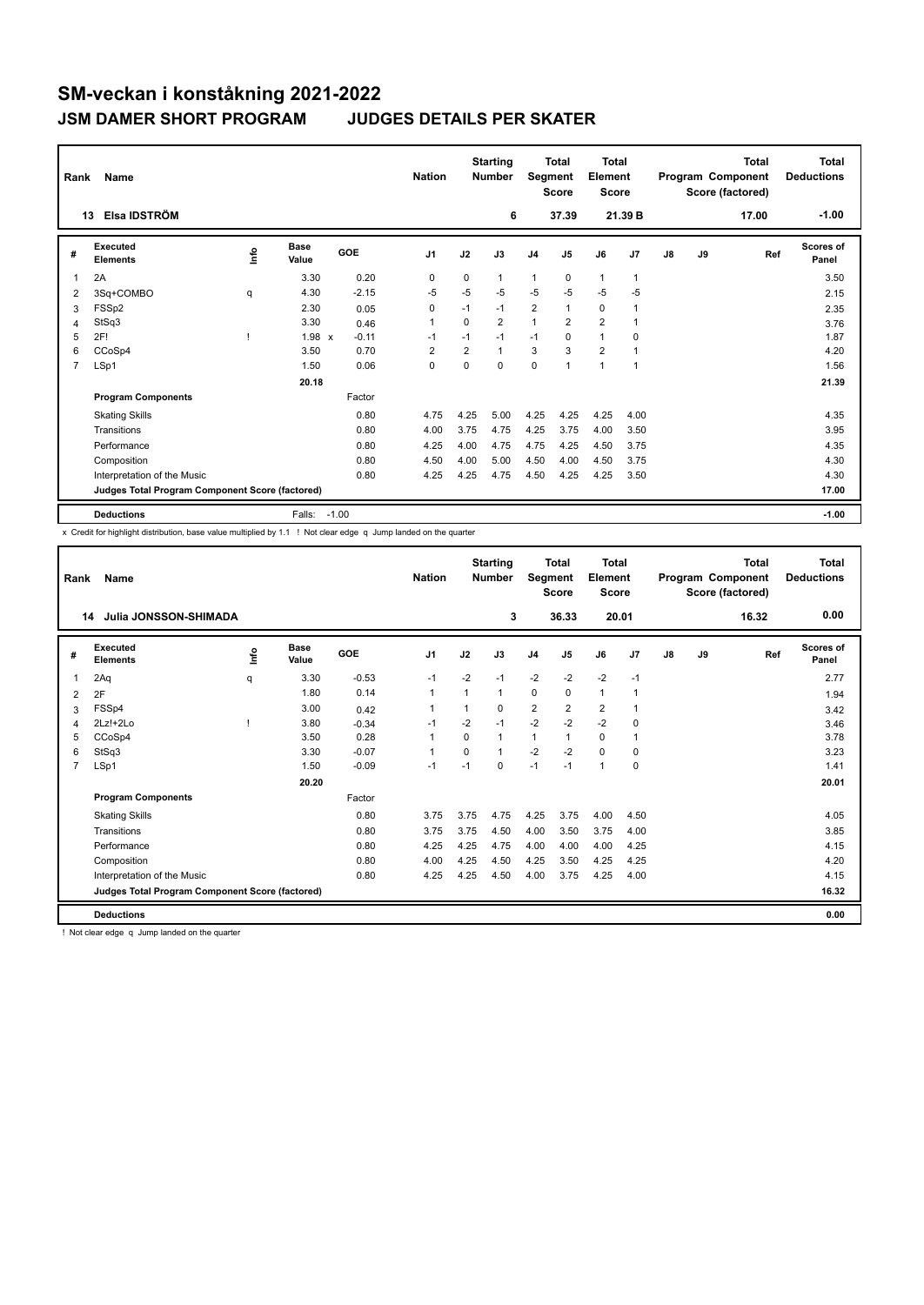| Rank | Name                                            |      |                      |            | <b>Nation</b>  |                | <b>Starting</b><br><b>Number</b> | Segment        | <b>Total</b><br><b>Score</b> | Total<br>Element<br><b>Score</b> |                |    |    | <b>Total</b><br>Program Component<br>Score (factored) | Total<br><b>Deductions</b> |
|------|-------------------------------------------------|------|----------------------|------------|----------------|----------------|----------------------------------|----------------|------------------------------|----------------------------------|----------------|----|----|-------------------------------------------------------|----------------------------|
|      | <b>Ziri BURMAN VOSS</b><br>15                   |      |                      |            |                |                | $\mathbf{2}$                     |                | 34.72                        |                                  | 19.08          |    |    | 16.64                                                 | $-1.00$                    |
| #    | Executed<br><b>Elements</b>                     | lnfo | <b>Base</b><br>Value | <b>GOE</b> | J <sub>1</sub> | J2             | J3                               | J <sub>4</sub> | J5                           | J6                               | J <sub>7</sub> | J8 | J9 | Ref                                                   | Scores of<br>Panel         |
| 1    | 2A<<                                            | <<   | 1.10                 | $-0.55$    | $-5$           | $-5$           | $-5$                             | $-5$           | $-5$                         | $-5$                             | $-5$           |    |    |                                                       | 0.55                       |
| 2    | $2Lz!+2T$                                       |      | 3.40                 | 0.00       | $\Omega$       | $\Omega$       | $\Omega$                         | $-1$           | $\mathbf{1}$                 | $\Omega$                         | 0              |    |    |                                                       | 3.40                       |
| 3    | CCoSp4                                          |      | 3.50                 | 0.35       | 1              | 1              | $\overline{1}$                   | $\overline{2}$ |                              | $\mathbf{1}$                     | 1              |    |    |                                                       | 3.85                       |
| 4    | StSq3                                           |      | 3.30                 | 0.33       |                | $\mathbf 0$    | 1                                | 1              | $\overline{2}$               | $\overline{2}$                   | 0              |    |    |                                                       | 3.63                       |
| 5    | 2F                                              |      | 1.98 x               | 0.32       | $\overline{2}$ | $\overline{2}$ | $\overline{2}$                   | $\mathbf{1}$   | $\overline{2}$               | 3                                | $\overline{1}$ |    |    |                                                       | 2.30                       |
| 6    | LSp2                                            |      | 1.90                 | 0.27       | 1              | $\Omega$       | $\overline{2}$                   | $\mathbf{1}$   | $\overline{2}$               | $\overline{2}$                   | $\overline{1}$ |    |    |                                                       | 2.17                       |
| 7    | FSSp4                                           |      | 3.00                 | 0.18       | 0              | $\mathbf 0$    | $\mathbf 0$                      | 1              |                              | $\mathbf{1}$                     | $\overline{1}$ |    |    |                                                       | 3.18                       |
|      |                                                 |      | 18.18                |            |                |                |                                  |                |                              |                                  |                |    |    |                                                       | 19.08                      |
|      | <b>Program Components</b>                       |      |                      | Factor     |                |                |                                  |                |                              |                                  |                |    |    |                                                       |                            |
|      | <b>Skating Skills</b>                           |      |                      | 0.80       | 4.00           | 4.00           | 4.50                             | 4.25           | 4.25                         | 4.25                             | 3.75           |    |    |                                                       | 4.15                       |
|      | Transitions                                     |      |                      | 0.80       | 4.00           | 3.75           | 4.50                             | 4.25           | 4.00                         | 4.00                             | 3.25           |    |    |                                                       | 4.00                       |
|      | Performance                                     |      |                      | 0.80       | 4.25           | 4.00           | 4.50                             | 4.50           | 4.50                         | 4.25                             | 3.50           |    |    |                                                       | 4.30                       |
|      | Composition                                     |      |                      | 0.80       | 4.25           | 4.25           | 4.75                             | 4.50           | 4.00                         | 4.25                             | 3.50           |    |    |                                                       | 4.25                       |
|      | Interpretation of the Music                     |      |                      | 0.80       | 4.00           | 4.00           | 4.50                             | 4.25           | 4.25                         | 4.00                             | 3.25           |    |    |                                                       | 4.10                       |
|      | Judges Total Program Component Score (factored) |      |                      |            |                |                |                                  |                |                              |                                  |                |    |    |                                                       | 16.64                      |
|      | <b>Deductions</b>                               |      | Falls:               | $-1.00$    |                |                |                                  |                |                              |                                  |                |    |    |                                                       | $-1.00$                    |

<< Downgraded jump x Credit for highlight distribution, base value multiplied by 1.1 ! Not clear edge

| Rank | Name                                            |      |                      |         | <b>Nation</b>  |          | <b>Starting</b><br><b>Number</b> | Segment        | Total<br><b>Score</b> | Total<br>Element<br><b>Score</b> |                |    |    | Total<br>Program Component<br>Score (factored) | <b>Total</b><br><b>Deductions</b> |
|------|-------------------------------------------------|------|----------------------|---------|----------------|----------|----------------------------------|----------------|-----------------------|----------------------------------|----------------|----|----|------------------------------------------------|-----------------------------------|
|      | Angelica HAGSTRÖM<br>16                         |      |                      |         |                |          | 4                                |                | 33.79                 |                                  | 17.51          |    |    | 16.28                                          | 0.00                              |
| #    | Executed<br><b>Elements</b>                     | ١nf٥ | <b>Base</b><br>Value | GOE     | J <sub>1</sub> | J2       | J3                               | J <sub>4</sub> | J <sub>5</sub>        | J6                               | J7             | J8 | J9 | Ref                                            | <b>Scores of</b><br>Panel         |
|      | 2A<<                                            | <<   | 1.10                 | $-0.55$ | $-5$           | $-5$     | $-5$                             | $-5$           | $-5$                  | $-5$                             | $-5$           |    |    |                                                | 0.55                              |
| 2    | $2Lz+2T$                                        |      | 3.40                 | $-0.84$ | $-3$           | $-4$     | $-4$                             | $-4$           | $-4$                  | $-4$                             | $-5$           |    |    |                                                | 2.56                              |
| 3    | FSSp2                                           |      | 2.30                 | $-0.18$ | $-1$           | $-1$     | $-2$                             | $\mathbf{1}$   | 1                     | $-2$                             | $-1$           |    |    |                                                | 2.12                              |
| 4    | 2F                                              |      | 1.98 x               | 0.18    | $\mathbf{1}$   | 1        | 1                                | $\mathbf{1}$   |                       | $\overline{2}$                   | 1              |    |    |                                                | 2.16                              |
| 5    | CCoSp3                                          |      | 3.00                 | 0.36    | 1              | $\Omega$ | 1                                | $\overline{2}$ | 2                     | $\overline{2}$                   | 0              |    |    |                                                | 3.36                              |
| 6    | StSq3                                           |      | 3.30                 | 0.33    | $\mathbf{1}$   | $\Omega$ | $\overline{2}$                   | $\overline{1}$ | 1                     | 1                                |                |    |    |                                                | 3.63                              |
| 7    | LSp4                                            |      | 2.70                 | 0.43    | $\mathbf{1}$   | 1        | $\overline{1}$                   | 3              | $\overline{2}$        | $\overline{2}$                   | $\overline{2}$ |    |    |                                                | 3.13                              |
|      |                                                 |      | 17.78                |         |                |          |                                  |                |                       |                                  |                |    |    |                                                | 17.51                             |
|      | <b>Program Components</b>                       |      |                      | Factor  |                |          |                                  |                |                       |                                  |                |    |    |                                                |                                   |
|      | <b>Skating Skills</b>                           |      |                      | 0.80    | 4.25           | 3.75     | 4.50                             | 4.50           | 4.00                  | 4.50                             | 4.00           |    |    |                                                | 4.25                              |
|      | Transitions                                     |      |                      | 0.80    | 4.00           | 3.50     | 4.25                             | 4.50           | 3.75                  | 4.00                             | 3.50           |    |    |                                                | 3.90                              |
|      | Performance                                     |      |                      | 0.80    | 4.00           | 3.75     | 4.25                             | 4.25           | 4.00                  | 4.00                             | 3.75           |    |    |                                                | 4.00                              |
|      | Composition                                     |      |                      | 0.80    | 4.25           | 4.00     | 4.50                             | 4.50           | 3.75                  | 4.50                             | 3.75           |    |    |                                                | 4.20                              |
|      | Interpretation of the Music                     |      |                      | 0.80    | 4.00           | 3.75     | 4.50                             | 4.25           | 3.75                  | 4.25                             | 3.50           |    |    |                                                | 4.00                              |
|      | Judges Total Program Component Score (factored) |      |                      |         |                |          |                                  |                |                       |                                  |                |    |    |                                                | 16.28                             |
|      | <b>Deductions</b>                               |      |                      |         |                |          |                                  |                |                       |                                  |                |    |    |                                                | 0.00                              |

<< Downgraded jump x Credit for highlight distribution, base value multiplied by 1.1